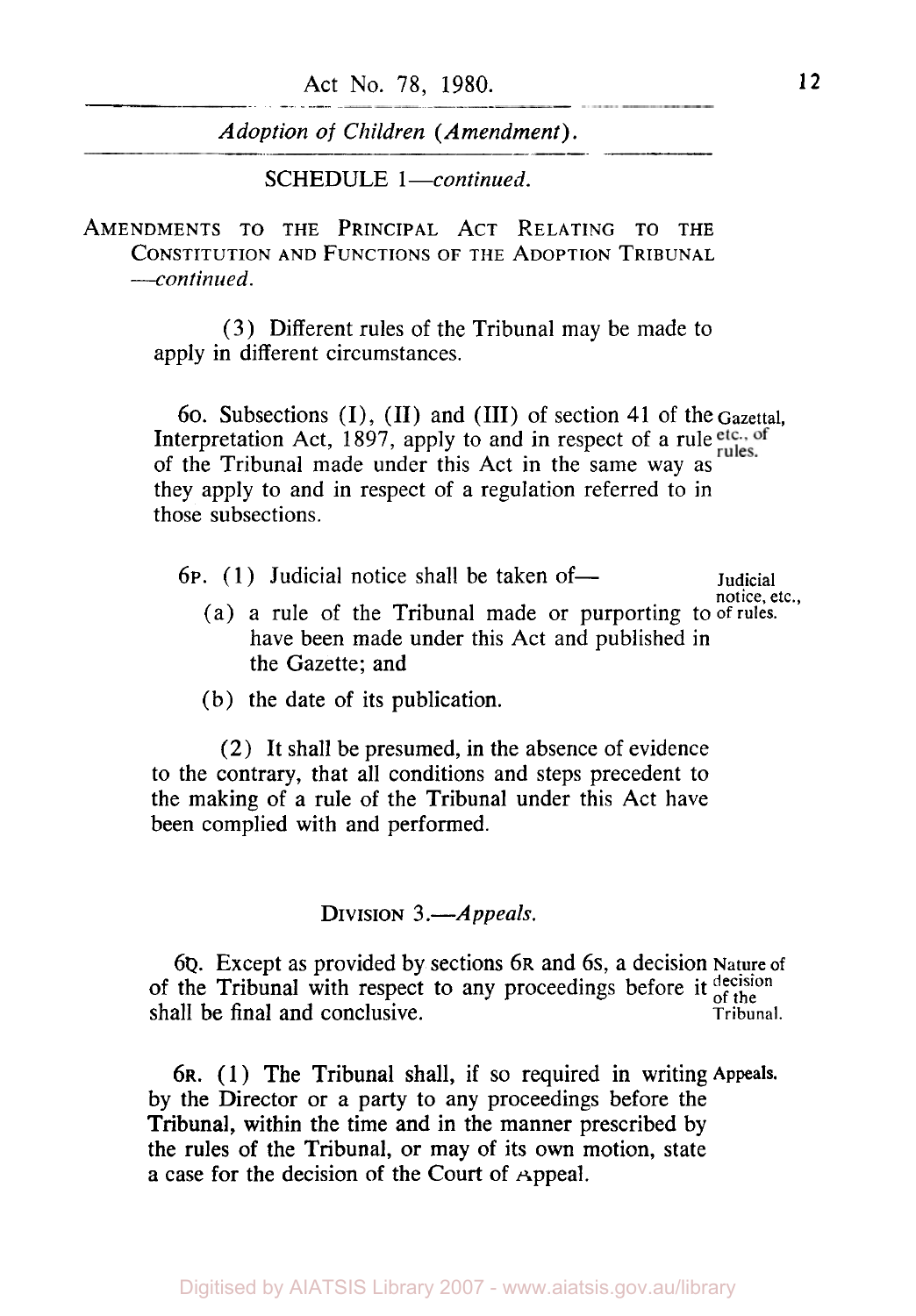#### SCHEDULE *1-continued.*

AMENDMENTS TO THE PRINCIPAL ACT RELATING **TO** THE CONSTITUTION AND FUNCTIONS **OF** THE ADOPTION TRIBUNAL *--continued.* 

> (2) The decision of the Court of Appeal on the hearing of a case stated under subsection *(1)* shall be binding upon the Tribunal and upon the Director and all the parties to the proceedings in respect of which the case was stated.

> 6s. Nothing in this Division derogates from or otherwise affects the jurisdiction of the Supreme Court under section *69* or *75* of the Supreme Court Act, *1970.*

## DIVISION *4.-Miscellaneous.*

6T. *(1)* The registrar of a Division of the Supreme Court specified in section **38** (b) of the Supreme Court Act, *1970,* being a Division nominated by the Minister, shall be the Registrar of the Tribunal.

**(2)** Except as provided by subsection *(1),* such officers and employees as may be necessary for the performance of the powers, authorities, duties and functions of the Tribunal may be appointed and employed under and subject to the Public Service Act, *1979.* 

6u. Every document requiring authentication by the Tribunal may be sufficiently authenticated without the seal of the Tribunal if signed by the President or a Deputy President.

6v. Judicial notice shall be taken of the signature **of** the President, a Deputy President or the Registrar when appearing **on** a document issued by the Tribunal.

**Certain jurisdiction**  of **Supreme Court not affected.** 

**Registrar and other officers**  of **the Tribunal.** 

**Authentication of documents.** 

**Judicial**  notice of **certain signatures.**  and the company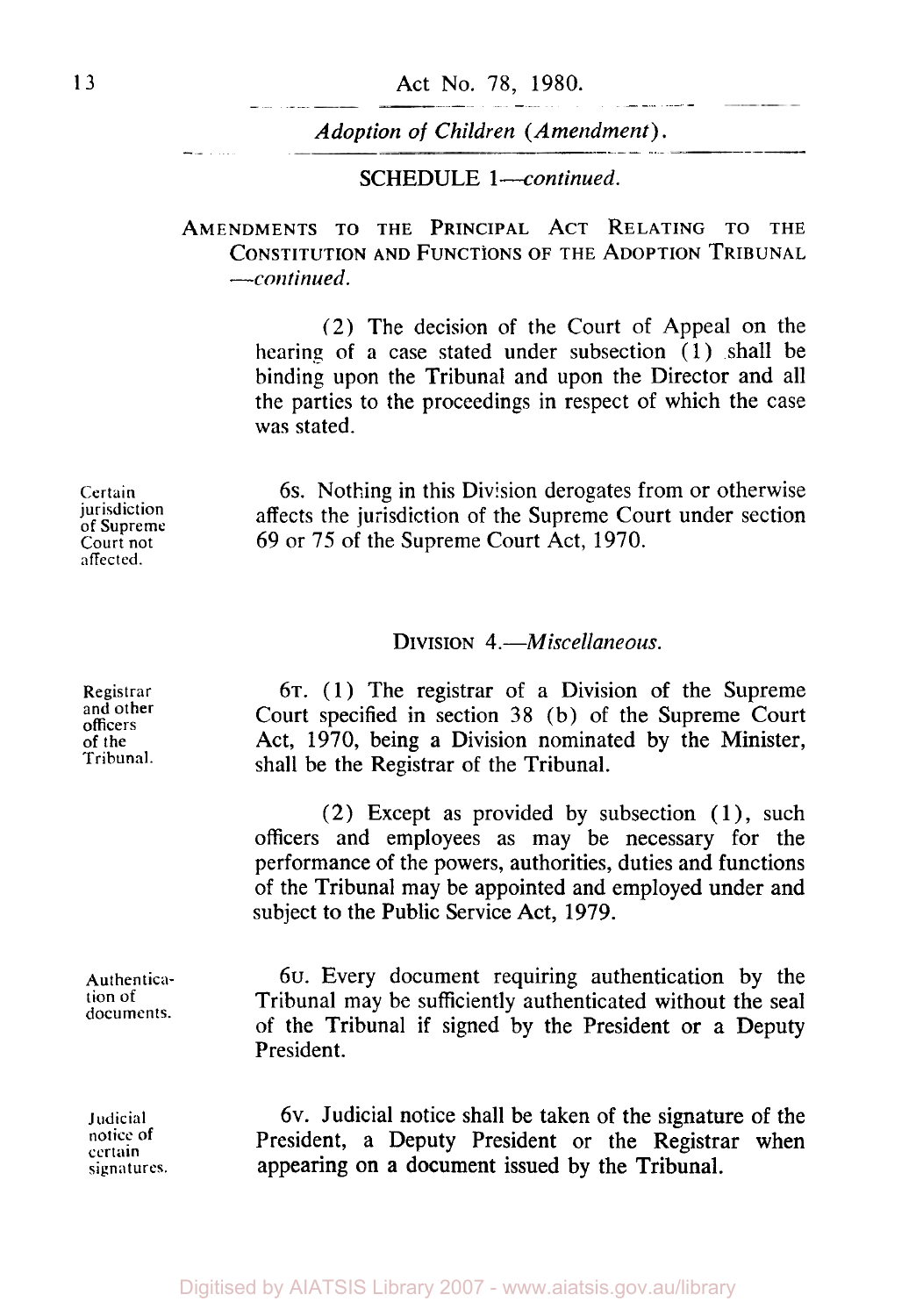SCHEDULE *l-continued.* 

AMENDMENTS TO THE PRINCIPAL ACT RELATING TO THE CONSTITUTION AND FUNCTIONS **OF** THE ADOPTION TRIBUNAL *--continued.* 

> 6w. No proceedings lie against the Tribunal, **a** member **Certain**  or an officer of the Tribunal for or on account of any act, proceedings matter or thing done or ordered to be done or omitted or suffered to be done by the Tribunal, member or officer, and purporting to be done, ordered, omitted or suffered for the purposes of carrying out the provisions of this Act, if the Tribunal, member or officer has acted in good faith and with reasonable care.

> **6x.** For the purposes of section 18 of the Defamation **Application**  Act, 1974, the proceedings of the Tribunal shall be deemed permation to be an inquiry within the meaning of that section. Act, 1974.

6Y. (1) The President shall, as soon as practicable **Biennial**  after 1st March in each second year, prepare and forward **report.**  to the Minister a report on the administration of this Act and the regulations for the two-yearly period ending on that date.

(2) The Minister shall lay the report, or cause it to be laid, before each House of Parliament as soon as practicable after the receipt by him of the report.

**(4)** (a) Section **46 (3)-** 

After "the court", insert "or the Tribunal".

(b) Section **46 (4)-** 

After "court", insert "or the Tribunal".

*(5)* Section **72-** 

Omit the section.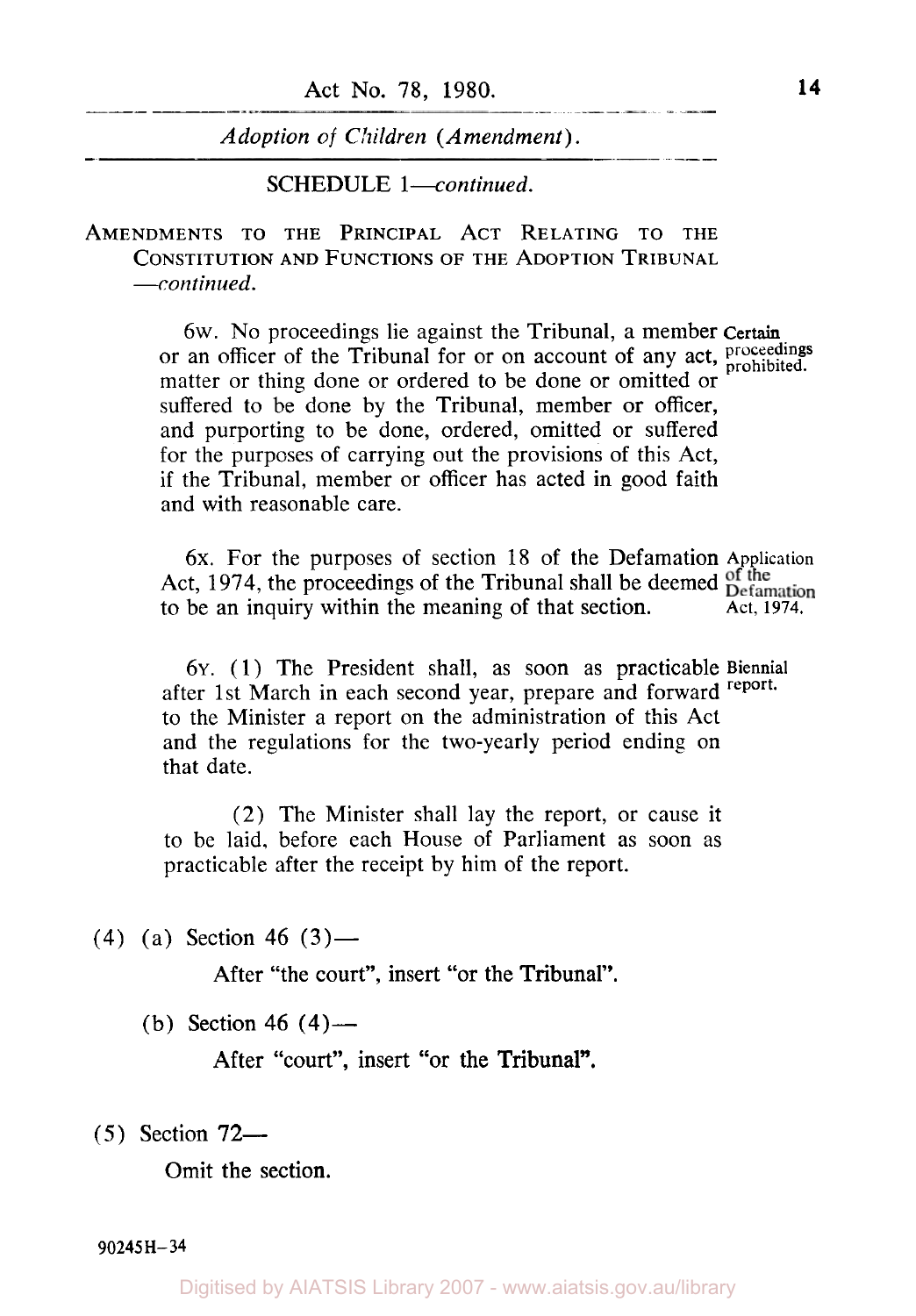**SCHEDULE 1-continued.** 

**AMENDMENTS TO THE PRINCIPAL ACT RELATING TO THE CONSTITUTION AND FUNCTIONS OF THE ADOPTION TRIBUNAL** *-continued.* 

(6) Schedule 1-

At the end of the Act, insert :-

#### **Sec. 6c (5). SCHEDULE 1.**

PROVISIONS RELATING TO THE MEMBERSHIP OF THE TRIBUNAL.

#### PART **1.**

THE PRESIDENT AND DEPUTY PRESIDENTS.

**Qualifica**tion. **1.** A person is qualified to be appointed **as** the President or a Deputy President if he is the Chief Justice of the Supreme Court or a Judge of that Court.

**Appoint**ment. 2. The President or a Deputy President shall, subject to this Part of this Schedule, be appointed for such term, not exceeding 3 years, as is specified in the instrument of his appointment and shall, if otherwise qualified, be eligible for reappointment as the President or a Deputy President.

**Deputy**  Presidents 3. (1) A Deputy President, while holding office as a Deputy President, shall, subject to the conditions of appointment specified in the instrument of his appointment and to any direction given to him by the President, have the powers, authorities, privileges and immunities and perform the duties of the President.

> (2) No person shall be concerned to inquire whether or not any occasion has arisen authorising a Deputy President to exercise or perform the powers, authorities or duties of the President and all acts or things done or omitted or suffered to be done by a Deputy President when exercising or performing those powers, authorities or duties shall be as valid and effectual and shall have the same consequences as if they had been done or omitted or suffered to be done by the President.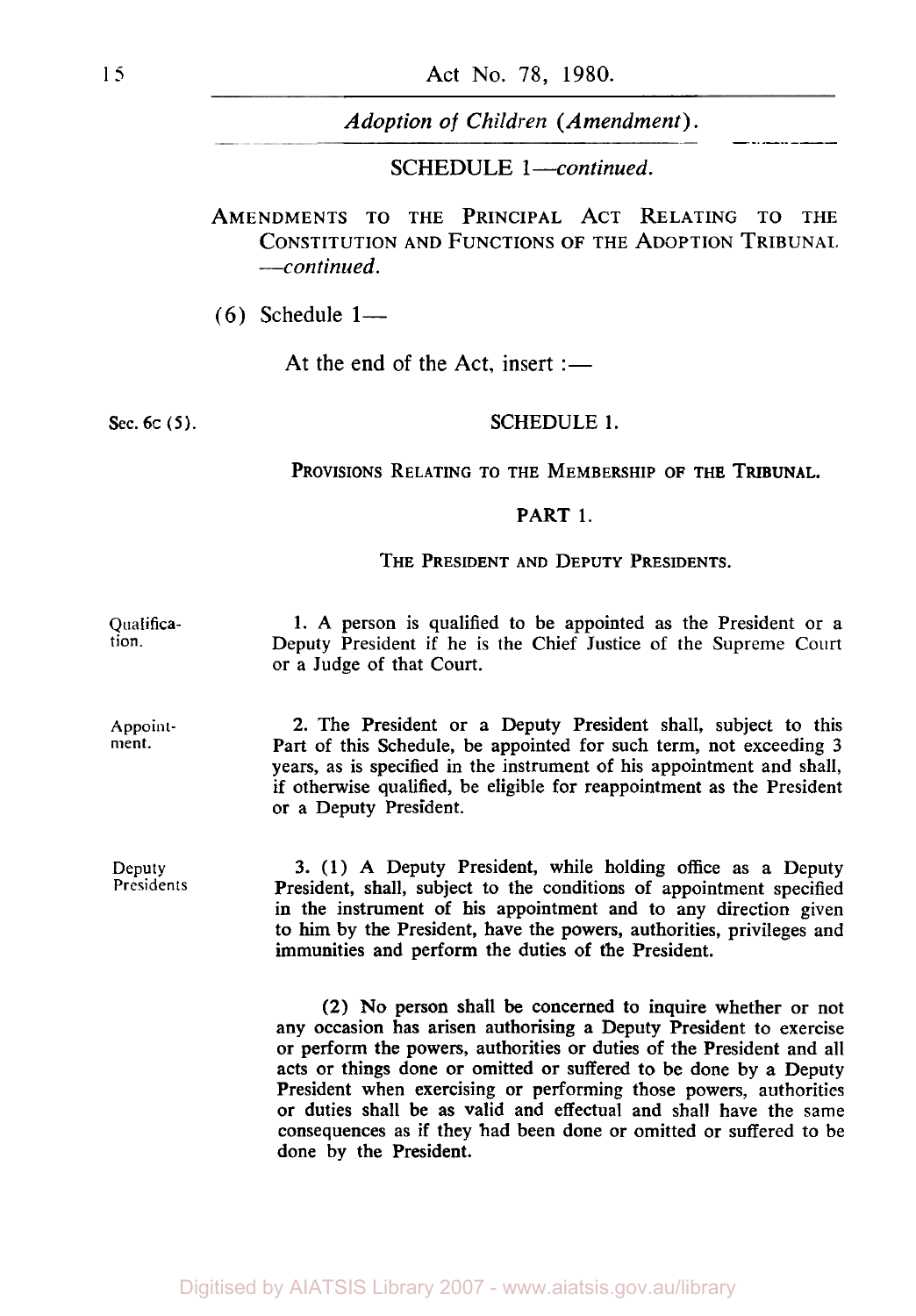**SCHEDULE** 1-continued.

**AMENDMENTS TO THE PRINCIPAL ACT RELATING TO THE**  CONSTITUTION AND FUNCTIONS OF THE ADOPTION TRI-**BUNAL-continued.** 

4. **(1** ) The appointment of the Chief Justice or a Judge of the Effect of Supreme Court as the President or a Deputy President shall not, appointment nor shall his service as the President or a Deputy President, affect Tribunal his tenure of the office of Chief Justice or Judge of the Supreme **of** Judges Court, as the case may be, or his rank, title, status, precedence, of the calery or other rights or privileges as a holder of that office. Supreme salary or other rights or privileges as a holder of that office.  $\sum_{\text{Court}}$ 

~~~~<br>~~~

(2) The Chief Justice or a Judge of the Supreme Court may, notwithstanding that he is the President or a Deputy President, exercise his powers as the Chief Justice or a Judge of the Supreme Court, as the case may be.

**(3)** The service, as the President or a Deputy President, of the Chief Justice or a Judge of the Supreme Court shall, for all purposes, be taken to be service **as** the Chief Justice or a Judge of the Supreme Court, as the case may be.

**5.** The Governor may remove the President or a Deputy President Removal from office upon the address of both Houses of Parliament, but not from otherwise.

**6.** Where a person who has been appointed, in accordance with Cessation this Act, as the President or a Deputy President ceases, in accord- of office. ance with the law for the time being in force relating to the Chief Justice or Judges of the Supreme Court, to be the Chief Justice or a Judge of the Supreme Court, he shall thereupon cease to be the President or a Deputy President, as the case may be.

#### **PART 2.**

MEMBERS OTHER THAN THE PRESIDENT AND DEPUTY PRESIDENTS.

7. In this Part of this Schedule, "member" means a person Interpretaappointed, for the time being, as a member of the Tribunal other  $\frac{\text{tion: Sch. 1}}{\text{Pt. 2}}$ . than the President or **a** Deputy President.

8. **A** person who **is** of or above the age of 65 years shall not be Age of appointed as a member.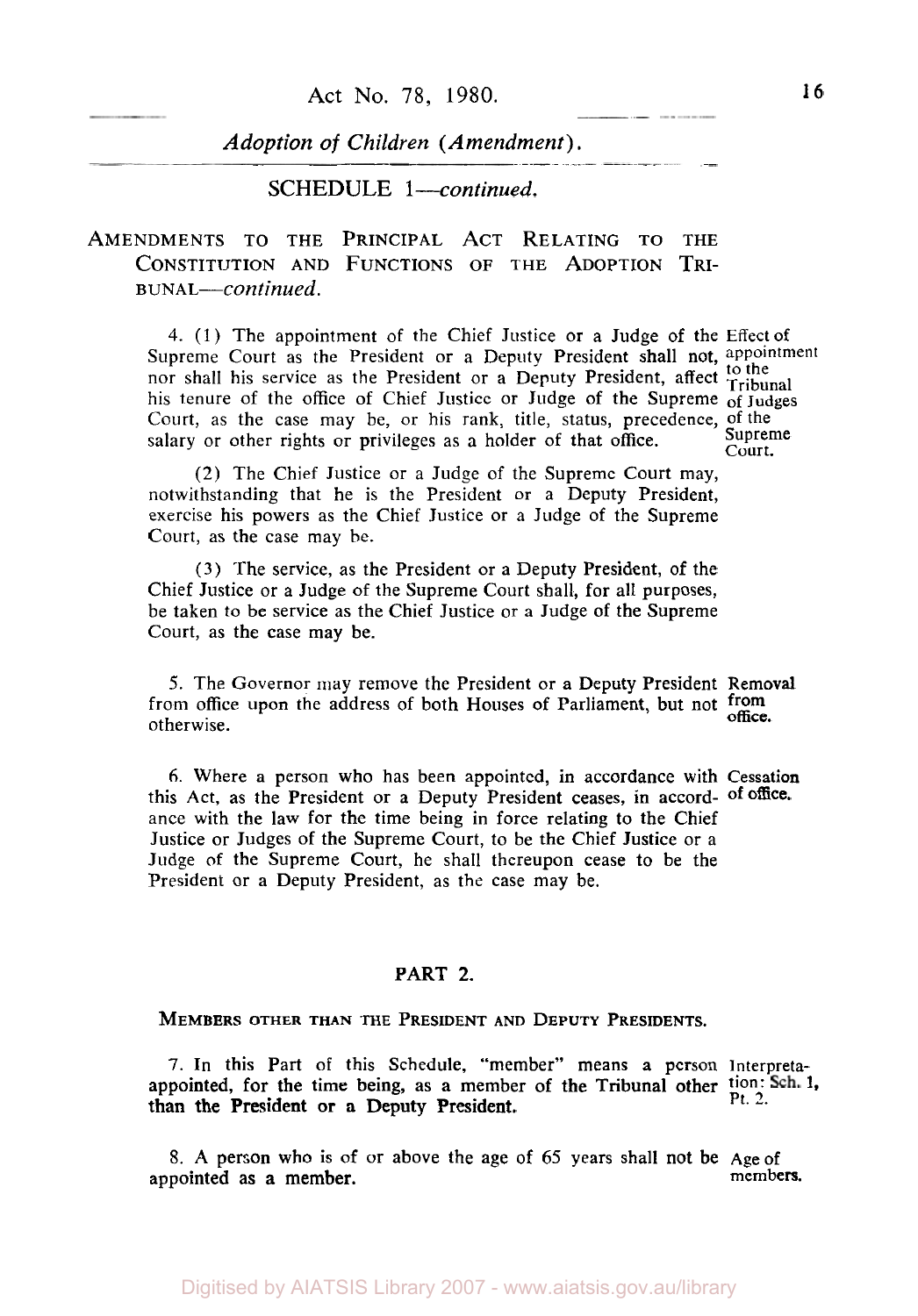#### **Act** No. **78, 1980.**

*Adoption* of *Children (Amendment).* 

#### **SCHEDULE** *l-continued.*

## **AMENDMENTS TO THE PRINCIPAL ACT RELATING** TO **THE**  CONSTITUTION AND FUNCTIONS OF THE ADOPTION TRI-**BUNAL-Continued.**

**9. A** member shall, subject *to* this Part of this Schedule, be appointed for such term, not exceeding **3** years, as is specified in the instrument of his appointment and shall, if otherwise qualified, be eligible for reappointment as a member.

10. Each member is entitled to be paid such remuneration (including travelling and subsistence allowances) as the Minister may from time to time determine in respect of him.

11. The Governor may remove a member from office for inability, misbehaviour or failure to comply with the terms and conditions of his appointment.

12. A member shall be deemed to have vacated his office--

- **(a)** if he dies;
- (b) if he resigns his office by writing under his hand addressed to the Governor;
- (c) if he becomes bankrupt, applies to take the benefit of any law for the relief of bankrupt or insolvent debtors, compounds with his creditors **or** makes an assignment of his remuneration for their benefit;
- **(d)** if he becomes a temporary patient, a continued treatment patient, a protected person or an incapable person within the meaning of the Mental Health Act, 1958, or a person under detention under Part **VII** *of* that Act;
- (e) if he is convicted in New South Wales of a felony or a misdemeanour punishable by imprisonment €or **12** months or upwards, or if he is convicted elsewhere than in New South Wales of an offence which if committed in New South Wales. would be a felony or a misdemeanour so punishable:
- (f) if he is removed from office by the Governor; or
- (g) upon his attaining the age of *65* years.

**Remunera-**

Term **of**  office **of members.** 

**tion of and allowances for members.** 

**Removal from**  office.

**Vacation of** office.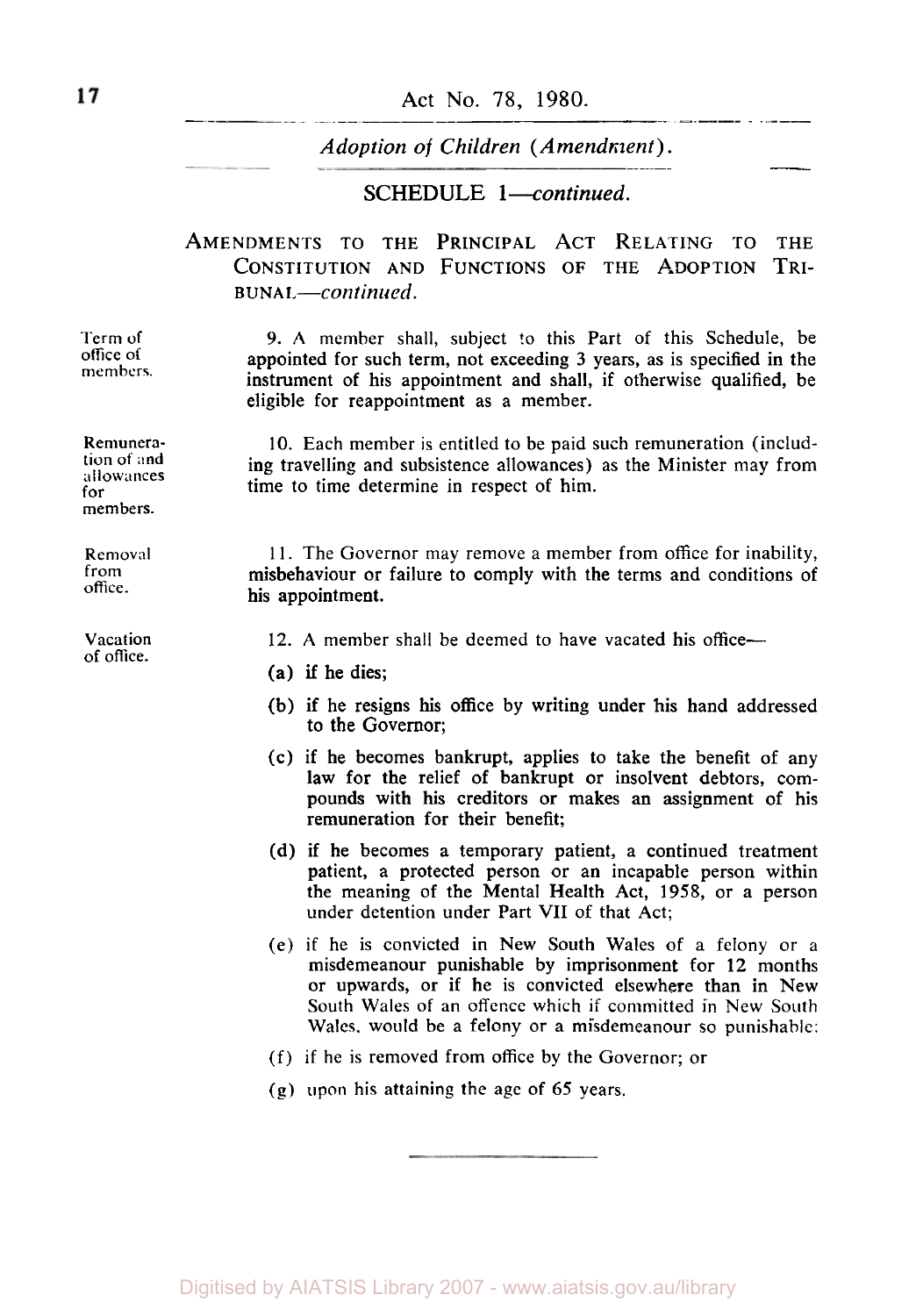# SCHEDULE 2. **Sec. 5 (2). Sec. 5 (2).**

FURTHER AMENDMENTS TO THE PRINCIPAL ACT RELATING TO THE CONSTITUTION AND FUNCTIONS OF THE ADOPTION TRIBUNAL.

| Column 1.<br>Provision of the<br>Principal Act.                                                                                                                                                                                                                                                                                                                                             | Column 2.                                 |                              |
|---------------------------------------------------------------------------------------------------------------------------------------------------------------------------------------------------------------------------------------------------------------------------------------------------------------------------------------------------------------------------------------------|-------------------------------------------|------------------------------|
|                                                                                                                                                                                                                                                                                                                                                                                             | Matter to be<br>omitted.                  | Matter to be<br>inserted.    |
| Sections 8 (1), (2): 9; 14 (1), (3):<br>18 (1), (2), (4); 19 (2), (3), (4); 20<br>$21$ (1), (2); 22 (1), (3), (4); 23; 24:<br><b>2</b> 5 (1), (2), (3), (4); 26 (1), (7); 31<br>(1), (2), (3); 32 (1), (4), (5); 33;<br>$34$ (3), (5) (c); 38 (1), (2); 41 (1)<br>(2), (3); 42 (1); 43 (1), (2); 47 (1)<br>$(3)$ , $(4)$ ; 50 $(2)$ $(b)$ , $(2)$ $(c)$ ; 56; 62<br>64: 66: 68: 73 (1) (e). | Court (wherever<br><i>occurring</i> )     | Tribunal                     |
| Section $14(2)$                                                                                                                                                                                                                                                                                                                                                                             | rules of Court                            | the rules of the<br>Tribunal |
| Sections 28 (1), (2), (3); 47 (6); 61<br>62:63.                                                                                                                                                                                                                                                                                                                                             | nominated officer<br>(wherever occurring) | Registrar                    |
| Section 46 $(3)$<br>$\ddotsc$                                                                                                                                                                                                                                                                                                                                                               | a court (where<br>secondly occurring      | the Tribunal                 |
| Section 53 $(2)$<br>and the state of the state of the state<br>$\ddotsc$                                                                                                                                                                                                                                                                                                                    | the Court                                 | the Tribunal or a<br>court   |
| Section $64$<br>$\ddot{\phantom{a}}$                                                                                                                                                                                                                                                                                                                                                        | heard in open court                       | open to the public           |

SCHEDULE 3.

**sec.** *5* **(1).** 

MISCELLANEOUS AMENDMENTS TO THE PRINCIPAL ACT.

(1) Section 6, definition of "Foster parent"-

After the definition of "Father", insert :-

"Foster parent" means any person who has the care and custody of a child, being a child-

 $(a)$  who-

(i) has been admitted to State control; and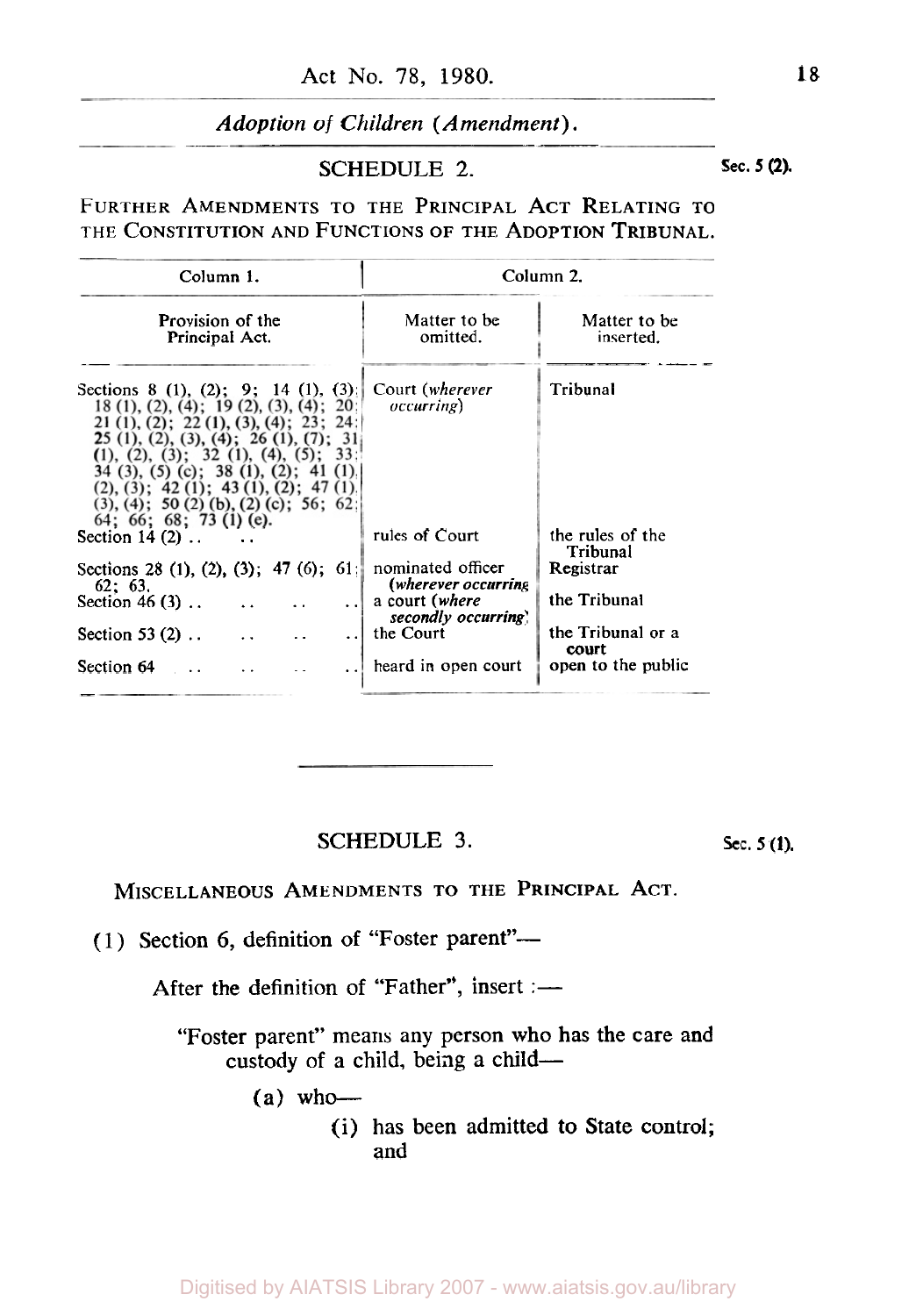# SCHEDULE *3-continued.*

## MISCELLANEOUS AMENDMENTS TO THE PRINCIPAL ACT*continued.*

(ii) is a ward within the meaning of the Child Welfare Act, 1939; or

#### $(b)$  who-

- (i) has been committed to the care of the Minister to be dealt with as a ward admitted to State control; and
- (ii) has not been absolutely discharged from the supervision and control of the Minister under the Child Welfare Act, 1939.

(2) Section 8 **(2)-** 

Omit "thirty days", insert instead "60 days".

(3) (a) Section 18 (2) (a) —

Omit "or" where secondly occurring.

(b) Section 18 (2)  $(a1)$ —

After section 18  $(2)$   $(a)$ , insert :-

- (a1) the applicant, or either of the applicants, is the mother or father of the child; or
- (c) Section 18 **(3)-**

Omit "a person, or by persons, in whose favour a consent referred to in subsection (2) of section 27 has been given", insert instead "an applicant, or by applicants, referred to in subsection **(2)** ,".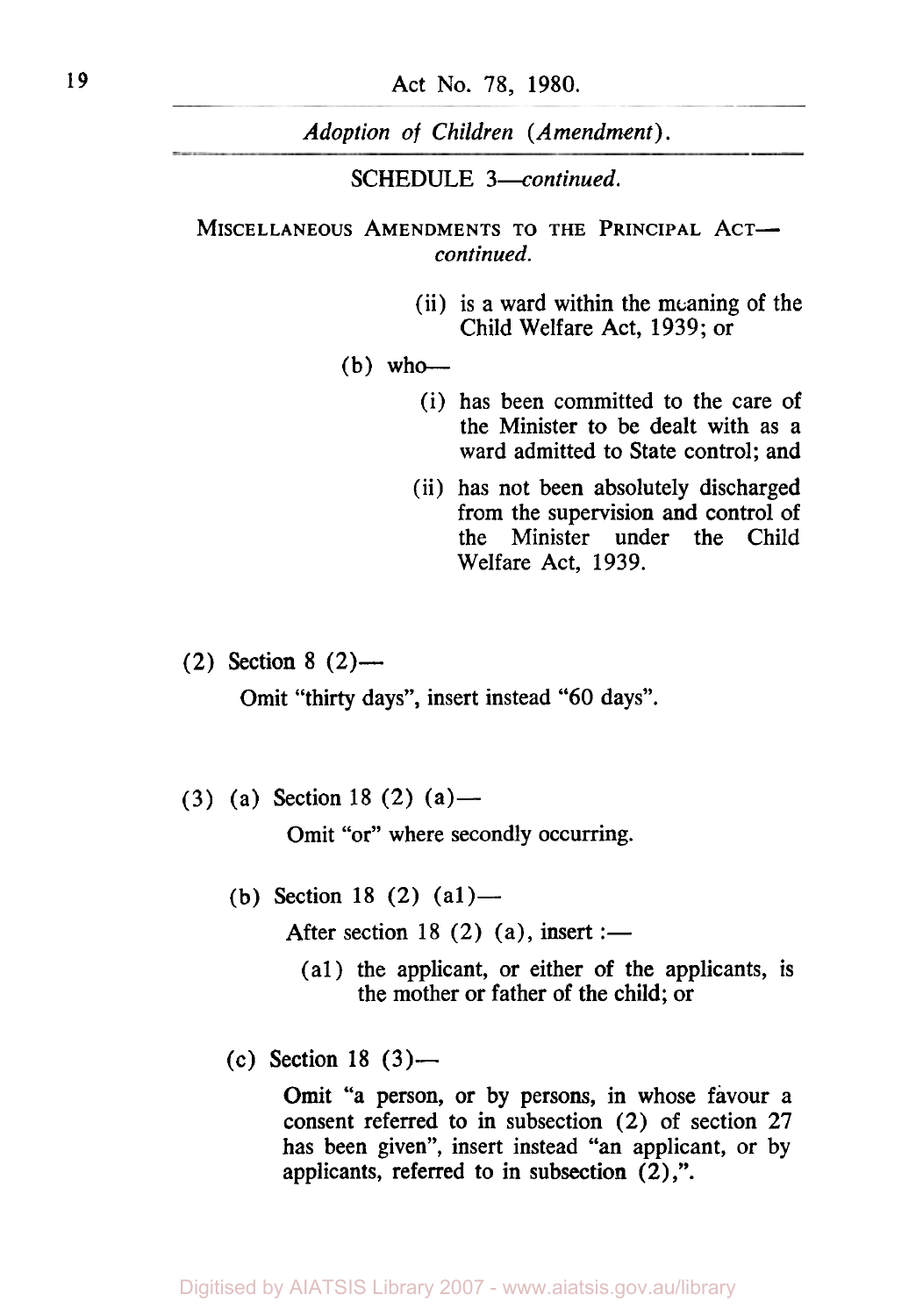**SCHEDULE** *3-continued.* 

**MISCELLANEOUS AMENDMENTS TO THE PRINCIPAL ACT***continued.* 

**(4)** (a) Section **21 (1)** (a)-

Before "the Director", insert "except as provided by subsection  $(1A)$ ,".

**(b)** Section **21 (1A)-( 1c)-** 

After section 21 (1), insert :-

**(1A)** The Tribunal may dispense with the making of a report referred to in subsection  $(1)$   $(a)$ —

- (a) generally in respect of applications made on behalf of applicants by the principal officer of a private adoption agency where the Tribunal is satisfied that the standard of applications made by that principal officer justifies such a dispensation; or
- (b) in respect of a particular application made on behalf of an applicant or applicants by the principal officer of a private adoption agency where the Tribunal is satisfied that the particulars of that application and the report of that principal officer justify such a dispensation.

**(1B)** The Director may make a report referred to in subsection (1) (a) to the Tribunal notwithstanding that the Tribunal has, under subsection **(1A),** dispensed with the making of the report.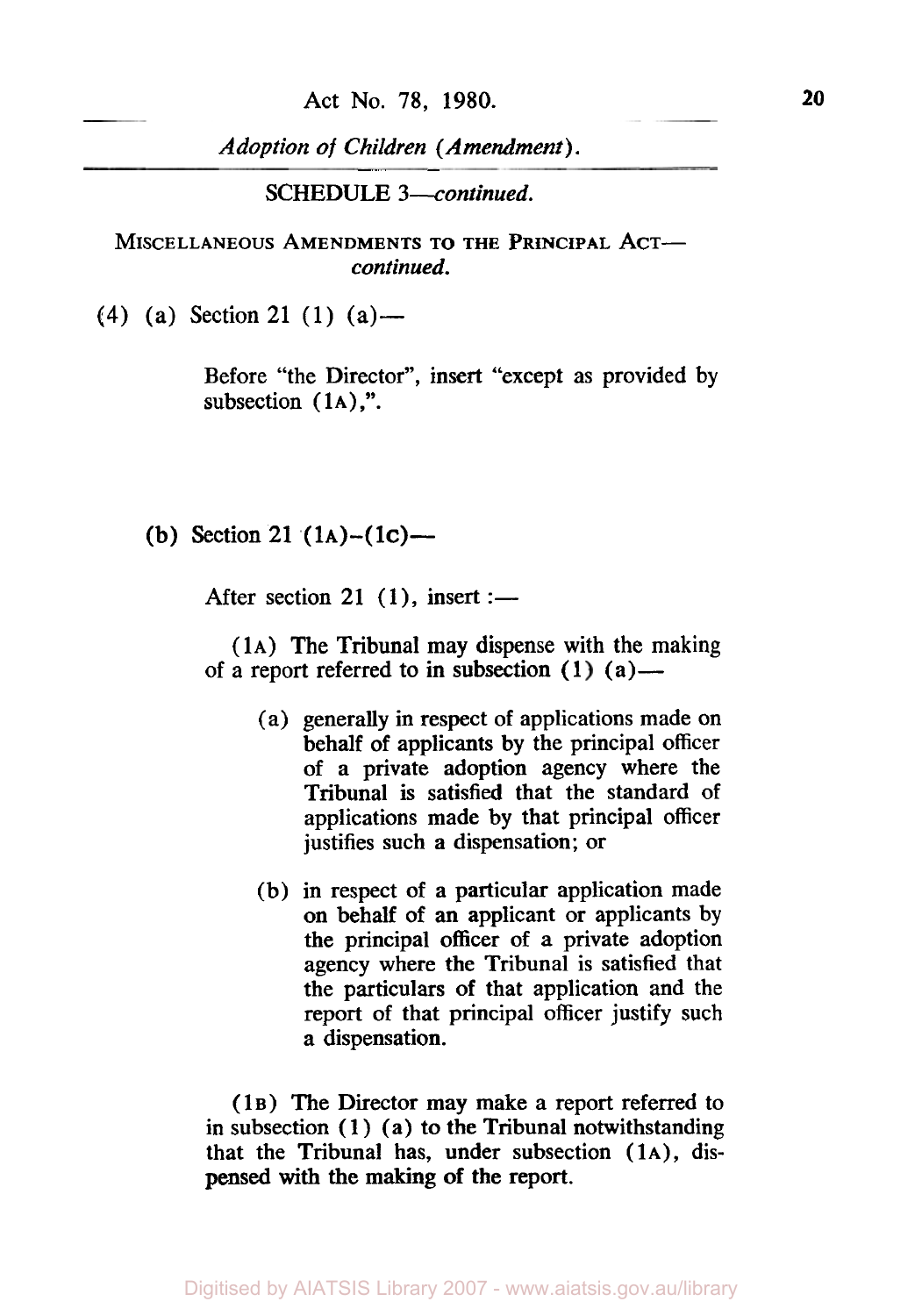### SCHEDULE *3-continued.*

# MISCELLANEOUS AMENDMENTS TO THE PRINCIPAL ACT*continued.*

(1c) The Tribunal may, in respect of an application made by a person other than the Director, require the Director to make a report referred to in subsection (1) (a) within a period of **6** months after the date of the making of the application or such other period as the Tribunal may, having regard to the circumstances of the case, specify.

(c) Section 21  $(2)$ —

After "him", insert "or by the principal officer of a private adoption agency".

(d) Section 21  $(3)$ —

After "parent", insert "or foster parent".

 $(5)$  Section 21<sub>A</sub>—

After section 21, insert  $:$   $-$ 

**Religious upbringing**  of child.

21A. (1 ) Where the mother or father or a guardian of a child in respect of whom an application for an adoption order is made has not, in an instrument of consent to adoption of the child, expressed any wish with respect to the religious upbringing of the child-

(a) it shall not be relevant, in the exercise or performance by the Tribunal of its powers, authorities, duties and functions under section 21, that the applicant or each of the applicants does not have a religious conviction or affiliation; and